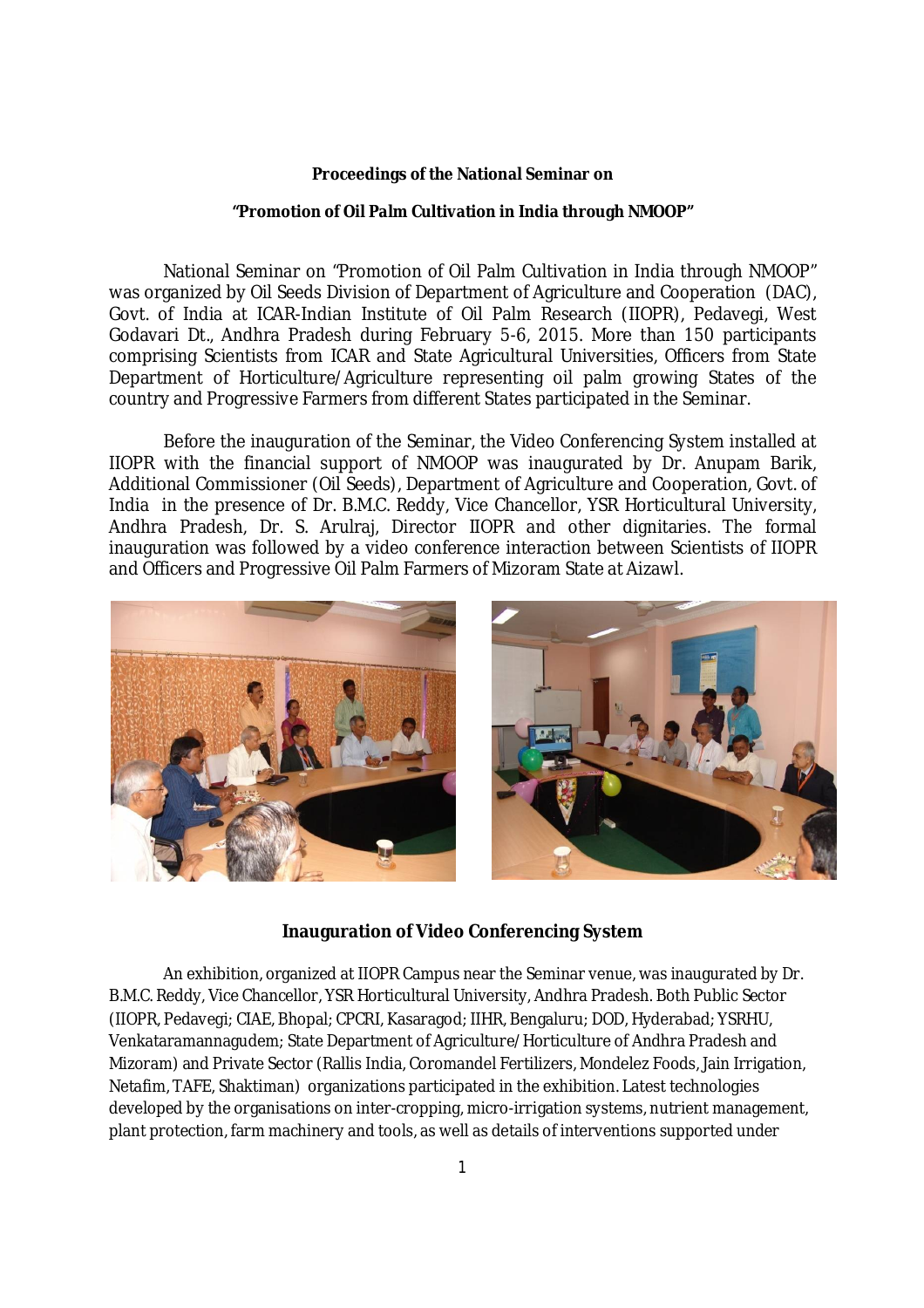NMOOP - MM-II (Oil Palm) were displayed. In addition to scientists, officers, processors and farmers, about 600 students from various schools of West Godavari District visited the exhibition stalls and got acquainted with different aspects of research and development in agricultural sciences.



**Inauguration of Exhibition**

The National Seminar was inaugurated by Dr. B.M.C.Reddy, Vice Chancellor, YSR Horticultural University, Andhra Pradesh. Dr. S. Arulraj, Director, IIOPR welcomed the participants. Dr. Anupam Barik, Additional Commissioner (Oil Seeds), Department of Agriculture and Cooperation, Govt. of India, Dr. K. S. Varaprasad, Director, Indian Institute of Oilseeds Research, Hyderabad and other dignitaries graced the occasion. During the inaugural session, a series of publications brought out by IIOPR comprising Book of Papers of the Seminar, Compendium of Lectures on "Oil Palm Production Technology", Extension Pamphlet on "Soil Sampling in Oil Palm Plantations" (in Telugu) and Farmer Friendly Handbooks on "Oil Palm Cultivation" published in five Languages (Telugu, Kannada, Hindi, English and Mizo) were released. "Ablation Tool" developed by IIOPR was also released during the occasion. Dr. Anupam Barik, Additional Commissioner (OS), DAC, New Delhi proposed the vote of thanks.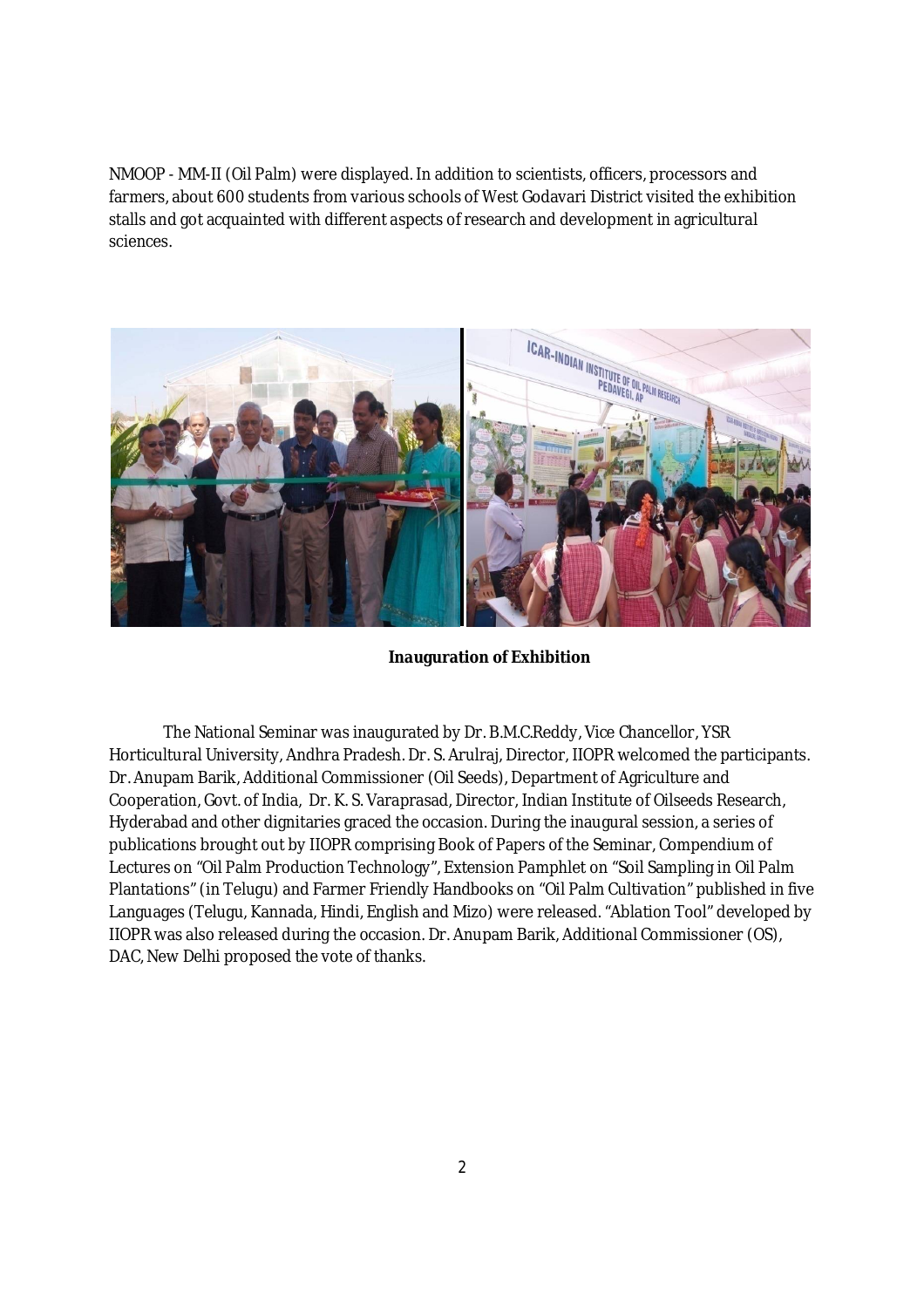

**Glimpses of Inaugural Session**

The Inaugural Session was followed by three Technical Sessions *viz*., (i) Research on Oil Palm-Technologies and Way Forward (ii) Development Efforts on Oil Palm Cultivation (iii) Oil Palm Product Diversification and Value Addition.

Technical Session- I on "Research on Oil Palm – Technologies and Way Forward" was chaired by Dr. B.M.C.Reddy, Vice Chancellor, YSR Horticultural University, Andhra Pradesh and Co-chaired by Dr. K. S. Varaprasad, Director, IIOR, Hyderabad. Eminent subject-matter-specialists delivered presentations for the benefit of oil palm stakeholders.

The participants proceeded on a Field Visit to oil palm gardens and Oil Palm Processing Unit of M/s 3F Agrotech Ltd., Yarnagudam village, West Godavari District on 5<sup>th</sup> February, 2015 After Noon.

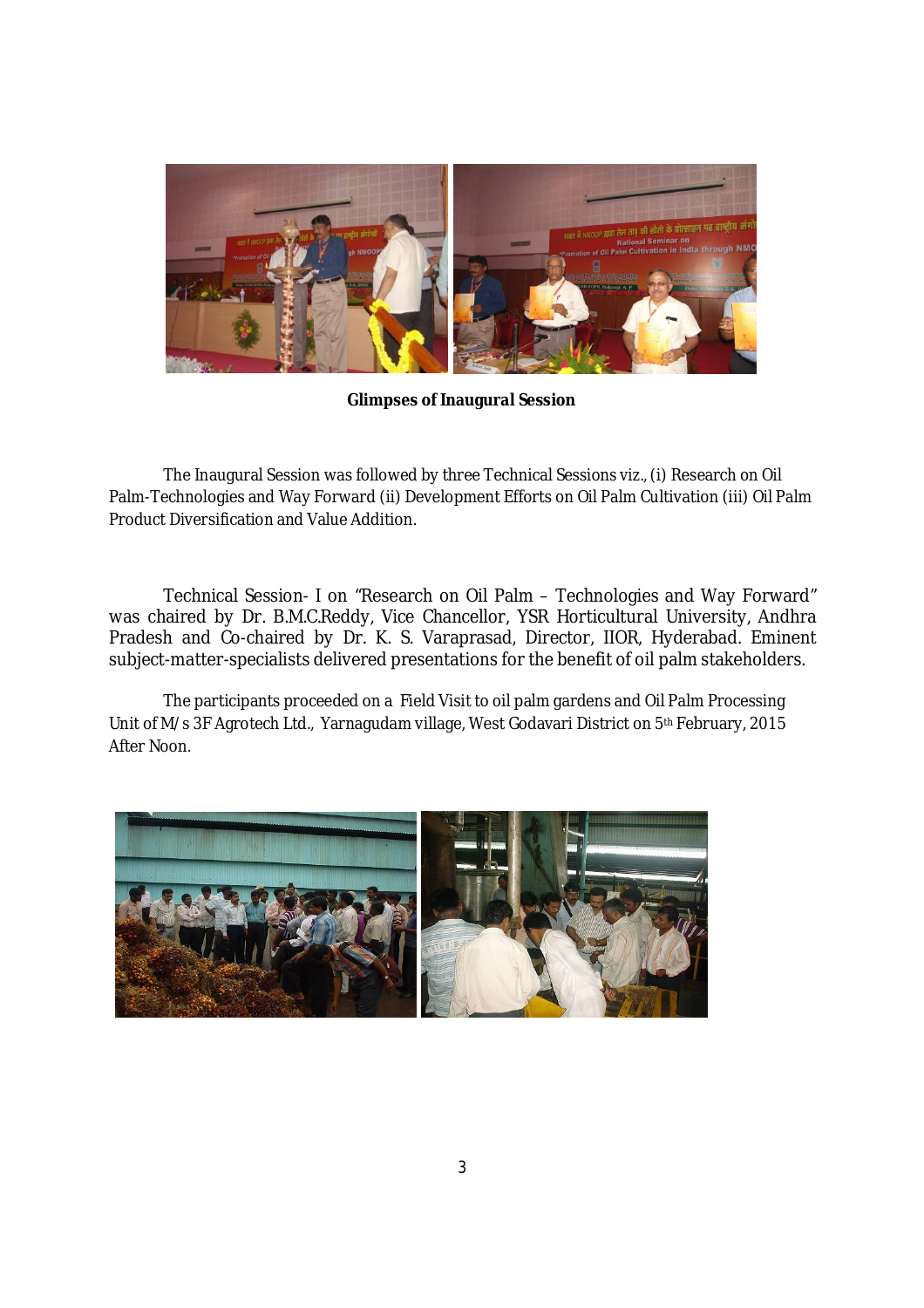

**Visit to Oil Palm Garden and processing unit**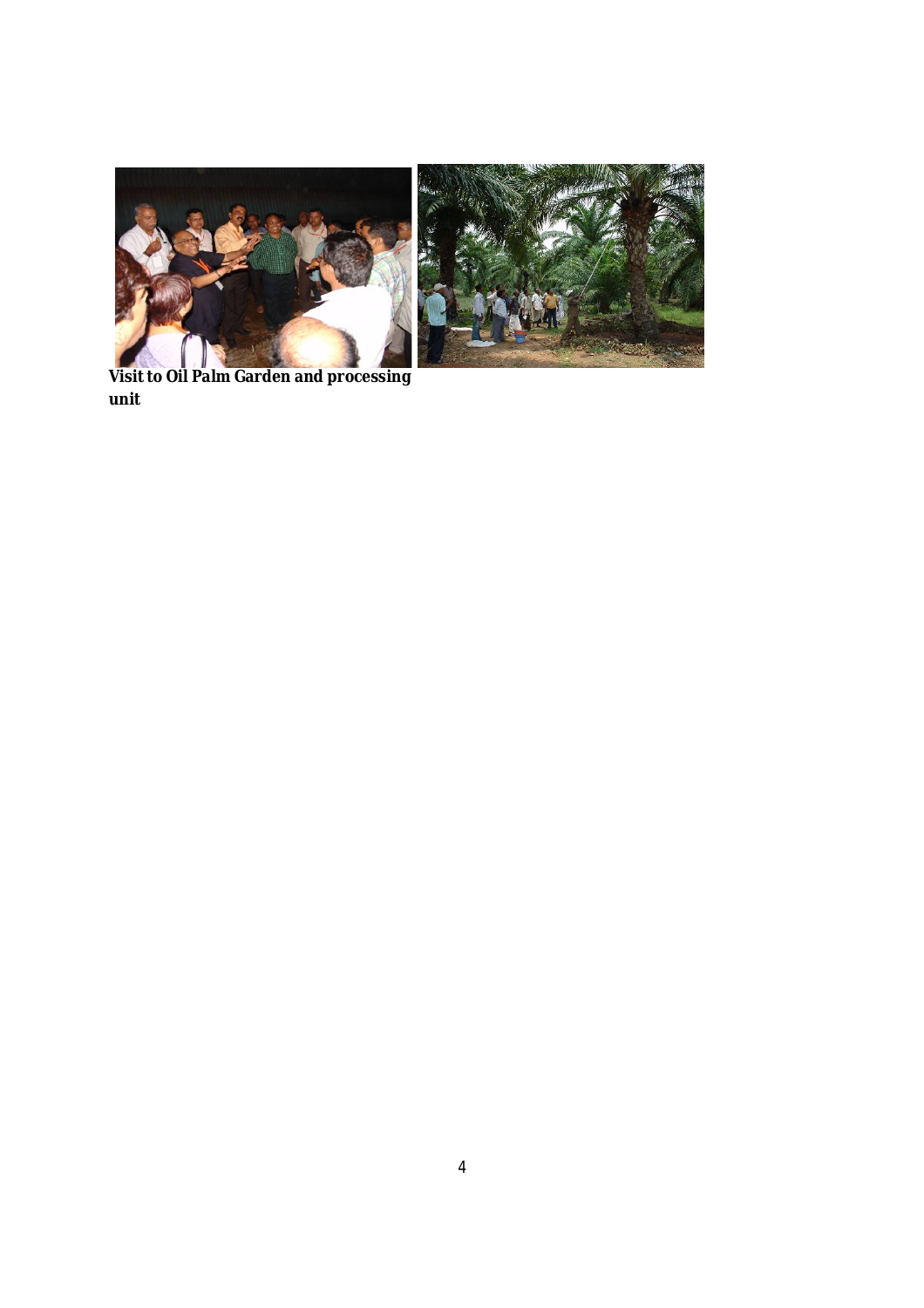On the second day of the Seminar (6<sup>th</sup> February, 2015), Technical Session-II on "Development Efforts on Oil Palm Cultivation" was chaired by Dr. Atanu Purkayastha IAS, Addl. Chief Secretary, Government of West Bengal. Dr. Anupam Barik, Additional Commissioner (Oil Seeds), Department of Agriculture and Cooperation, Govt. of India, Dr. S. Arulraj,

Director, IIOPR, Representatives from State Departments of Horticulture/ Agriculture and Farmer Representatives from various oil palm growing states have expressed their experiences, views, suggestions etc., on improving oil palm production and productivity through NMOOP. Technical Session-III on "Oil Palm Product Diversification and Value Addition" was chaired by Dr. Anupam Barik, Addl. Commissioner (OS), DAC. During the session, role of oil palm processors in promotion of oil palm cultivation was presented by the Representatives from Processing Industry. Suggestions for strengthening the development efforts of processing sector were offered.

Plenary Session was chaired by Dr. Atanu Purkayastha IAS, Addl. Chief Secretary, Government of West Bengal and former Joint Secretary (OS) and co-chaired by Dr. S. Arulraj, Director, IIOPR. Proceedings of the three Technical Sessions were presented by the respective Session Rapporteurs, *viz.,* Dr. J. P. Singh, Consultant (Oil Seeds), DAC, New Delhi, Sri S. M. Kolhatkar, Director, Directorate of Oilseeds Development, Hyderabad and Dr. B. N. Rao, Principal Scientist, IIOPR, Pedavegi. In his Special Address, Dr. S. Arulraj, Director, IIOPR stressed the need for all-out efforts by all the stakeholders of oil palm sector for improving oil palm productivity as per NMOOP targets. Dr. Atanu Purkayastha IAS, Addl. Chief Secretary, Government of West Bengal, in his Valedictory Address traced the genesis of National Mission on Oilseeds and Oil Palm (NMOOP) and stressed on the expected role to be played by various stakeholders to maximize the output and outcome from NMOOP. The Plenary Session came to an end with Vote of Thanks by Dr. M. V. Prasad, Principal Scientist, IIOPR, Pedavegi.



**Valedictory Address by Dr. Atanu Purkayastha IAS,** 

**Addl. Chief Secretary, Government of West Bengal**

Major observations/suggestions made during the two days deliberations of the Seminar are summarized as under: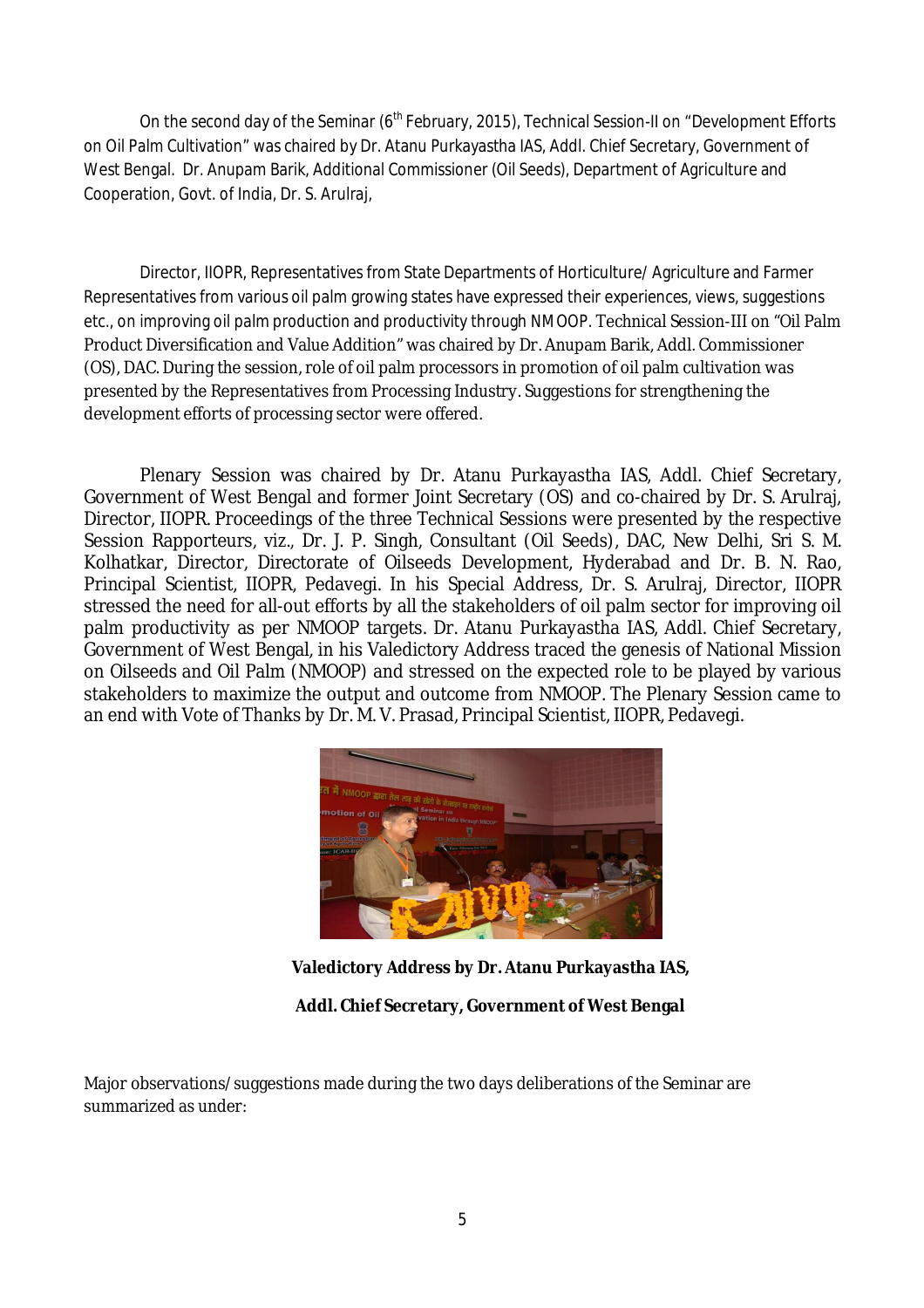- Optimum water management for oil palm is essential for improving productivity. Maximum water requirement of 220 lit/palm/day during peak summer under sandy loam soil condition was reported by IIOPR. Excess water application did not have any positive impact on yield. Drought results in production of male flowers, floral abortion and bunch failure.
- Oil palm can grow under acidic soils upto 5.0 pH and can tolerate water stagnation for a short period of 5-7 days.
- Crops like cereals (except paddy), pulses, oilseeds, vegetables, flowers, cotton, sugarcane and banana can be grown as inter crops in the juvenile oil palm plantations. Shade loving crops like cocoa, red ginger, heliconia, anthurium, long pepper and asparagus can be grown subsequently as inter crops in adult oil palm plantations.
- Highest FFB yield of 50 tonnes/ha recorded in India indicates larger scope for area expansion and productivity improvement in different states.
- Custom Hiring System may be encouraged for use of costly farm implements like hydraulic ladders and lift platform for spraying and harvesting.
- Evaluation on performance of indigenous and imported seedlings through an independent agency may be taken up.
- Processors may explore the possibility for taking the responsibility of harvesting and transport of FFBs from plantations to processing site.
- Enhanced support is required on imported sprouts by Oil Palm Processors.
- Light weight, high quality poles attached with Malaysian knife are the best option presently available for harvesting of FFBs even from tall trees (>20 ft.)
- Lack of infrastructure like link roads between the oil palm fields and the processing units is a major area of concern in NE States.
- Inclusion of oil palm under MSP could be explored.

## **Major Recommendations**

- Thrust on oil palm plantations in NE States, wherein, tribals are the land owners, with infrastructure support for processing and connecting roads.
- Constitution of a Committee comprising Representatives from IIOPR, Oil Palm Processors, Representatives of Machinery Division of DAC, CIAE, Bhopal and Progressive Farmers for assessment of requirement of machinery and tools.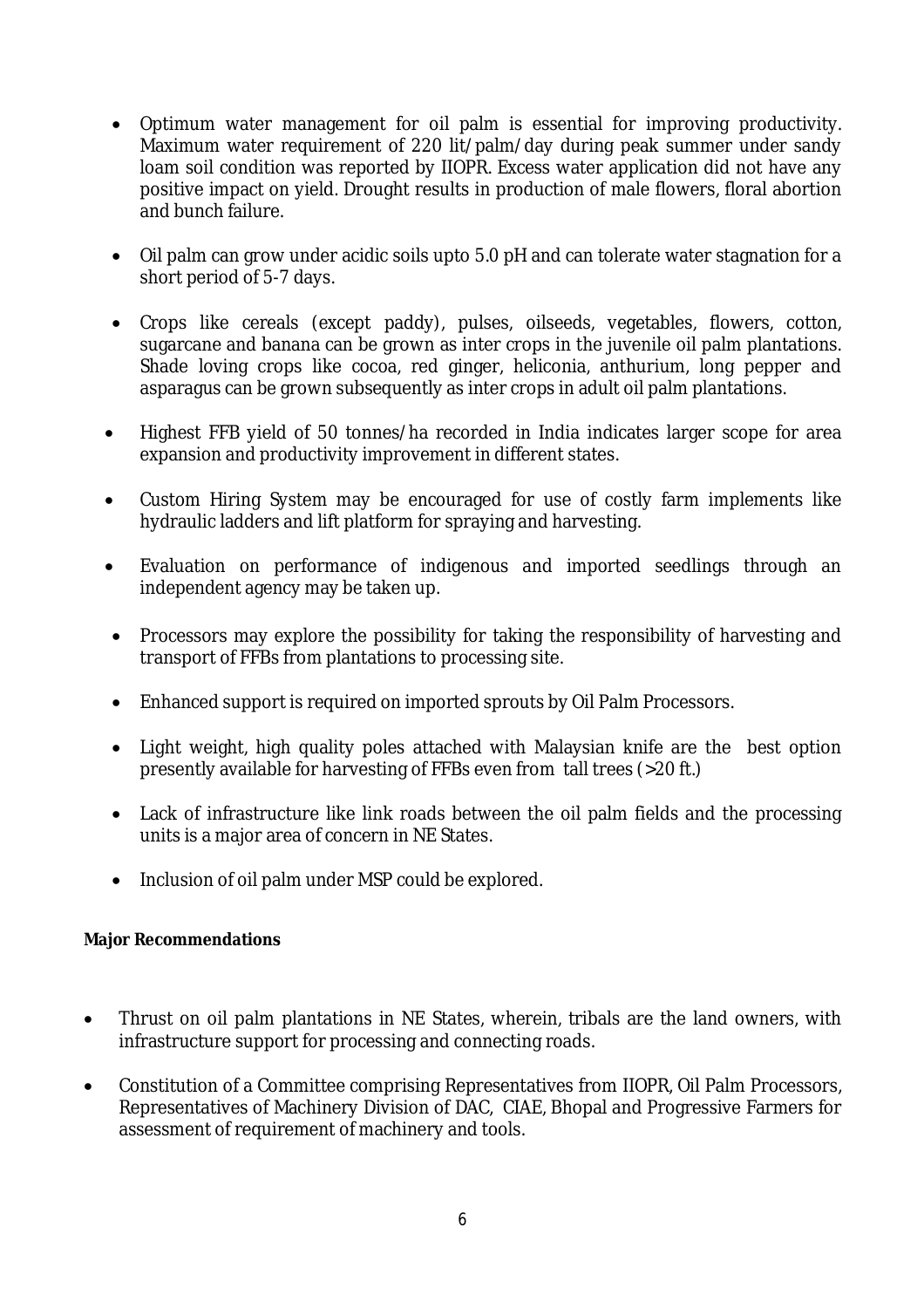- Dovetailing of resources for development of infrastructure and setting up custom hiring centers for machineries under RKVY with PPP mode on the pattern of Custom Hiring Centres established by Andhra Pradesh for paddy plantation.
- Pest management practices should be based on the crops grown in the area of oil palm for effective management of emerging pests that are common for crops like sorghum and oil palm.
- Areas with higher rainfall/availability of natural water resources may be given priority for oil palm plantation to avoid exploitation of ground water resources. Districts with high productivity potential and low area may be given priority for area expansion.
- Strong R&D support for development of machinery and tools; studies to work out the critical stages for water requirement; development of leaf colour chart for effective INM and integrated farming (inter-crop, dairy, poultry, fishery, piggeries etc.) with oil palm plantation.
- Recommendations about inter cropping should be supported with data on cost of investment and the returns from the recommended inter crops.
- Matter relating to inclusion of oil palm under MSP may be first examined by the concerned State Governments and proposal, if any, may be submitted to Government of India.
- Documentation of success stories and preparation of video films starting from nursery to processing of FFBs.
- Separate provision for recognition/awards for States / Farmers / Entrepreneurs for oil palm.

###################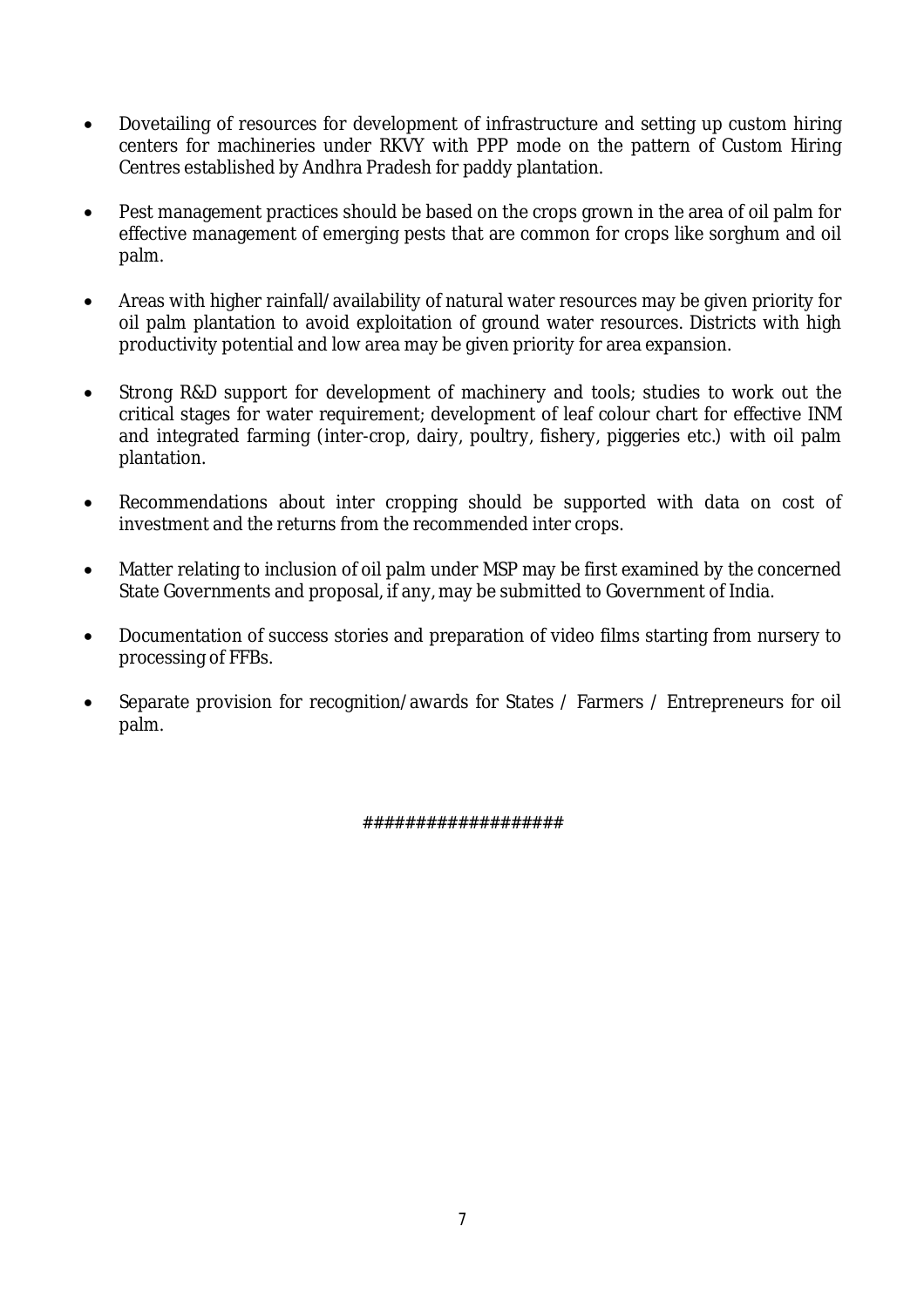# **Participants of the National Seminar on "Promotion of Oil Palm Cultivation in India through NMOOP" during February 5-6, 2015, at IIOPR, Pedavegi, Andhra Pradesh**

| <b>S. No.</b>                                                        | <b>Name</b>                                                     | <b>Address</b>                  |
|----------------------------------------------------------------------|-----------------------------------------------------------------|---------------------------------|
| <b>VIPs/Dignitaries/Guests</b>                                       |                                                                 |                                 |
| 1                                                                    | Dr. Atanu Purkayastha, Additional Chief Secretary               | Govt. of West Bengal, Kolkata   |
| $\overline{2}$                                                       | Dr. B.M.C.Reddy, Vice Chancellor                                | YSRHU, VR Gudem, Andhra Pradesh |
| 3                                                                    | Dr. K.S.Vara Prasad, Director                                   | <b>IIOR, Hyderabad</b>          |
| 4                                                                    | Dr. H.P.Maheswarappa, Project Coordinator                       | CPCRI, Kasaragod                |
|                                                                      | <b>Resource Persons</b>                                         |                                 |
| 5                                                                    | Dr. T. Vidhan Singh, Principal Scientist                        | IIRR, Hyderabad                 |
| 6                                                                    | Dr. S.D.Kulkarni, Principal Scientist                           | CIAE, Bhopal                    |
| DAC, New Delhi/ Directorate of Oilseeds Development (DOD), Hyderabad |                                                                 |                                 |
| $\overline{7}$                                                       | Dr. Anupam Barik, Addl Commissioner (OS)                        | DAC, New Delhi                  |
| 8                                                                    | Dr. J.P.Singh, Consultant (OS)                                  | DAC, New Delhi                  |
| 9                                                                    | Dr. Manoranjan Datta, Consultant (OS)                           | DAC, New Delhi                  |
| 10                                                                   | Sri Amar Singh, Tech. Assistant                                 | DAC, New Delhi                  |
| 11                                                                   | Sri S. M.Kolhatkar, Director                                    | DOD, Hyderabad                  |
| 12                                                                   | Sri S. S. Kagi, Sr. Technical Assistant                         | DOD, Hyderabad                  |
| 13                                                                   | Sri G. Santhosh, Sr. Technical Assistant                        | DOD, Hyderabad                  |
|                                                                      | State Agriculture/Horticulture Department Officials             |                                 |
| 14                                                                   | Sri R.K.Nithanga, Deputy Director (OP)                          | Mizoram                         |
| 15                                                                   | Sri T. Zote, Analyst                                            | Mizoram                         |
| 16                                                                   | Sri Z.Howoto Sema, Joint Director (NMOOP)                       | Nagaland                        |
| 17                                                                   | Sri Kilangchuba, Field Assistant                                | Nagaland                        |
| 18                                                                   | Sri H. S. Shiva Kumar, Addl. Director of<br>Horticulture (OPDP) | Bangalore, Karnataka            |
| 19                                                                   | Smt. D. Syngkon, Deputy Director of Horticulture                | Meghalaya                       |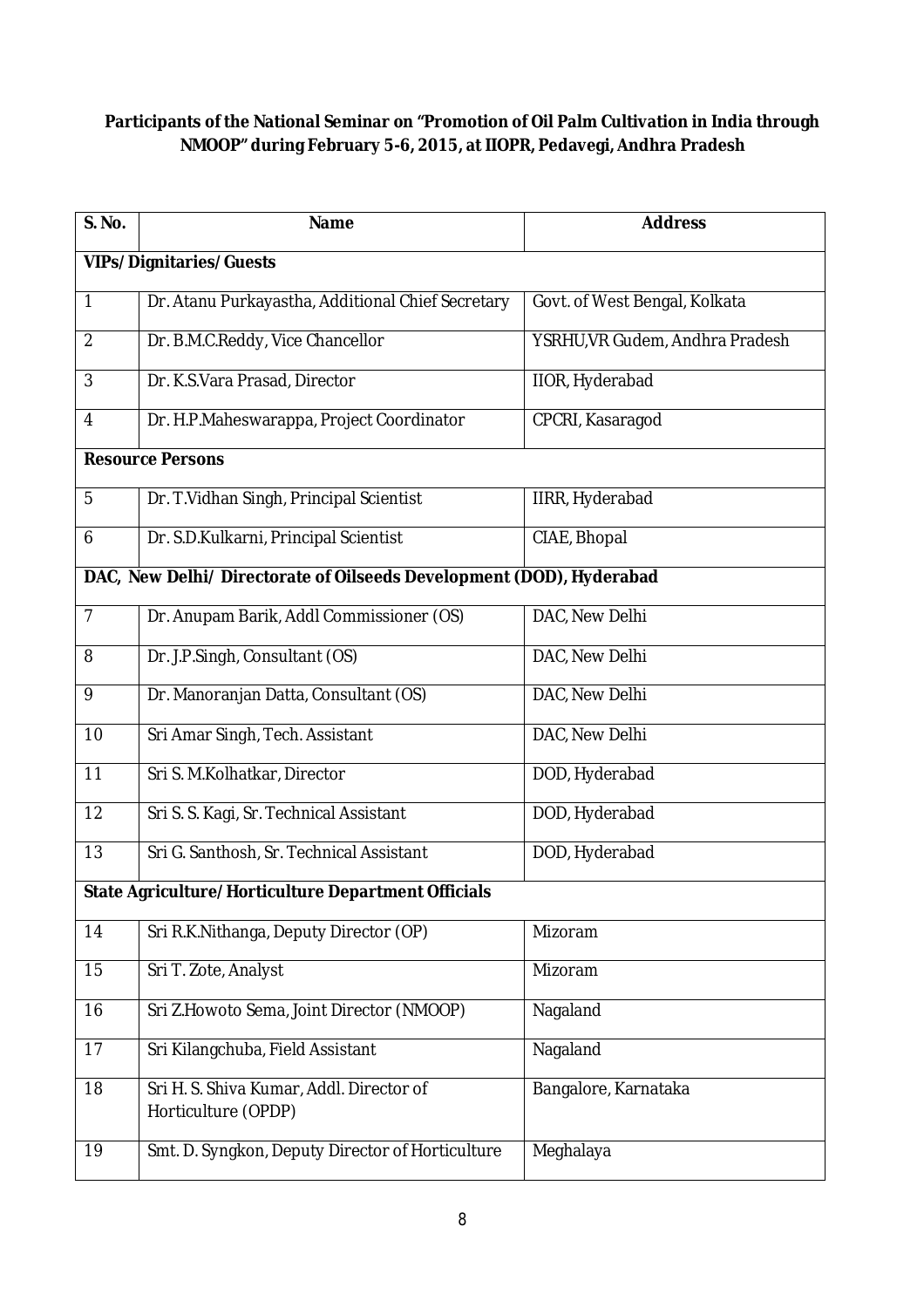| 20                | Sri P.S.Kharnaior, Agrl. Marketing Officer                  | Meghalaya              |
|-------------------|-------------------------------------------------------------|------------------------|
| 21                | Sri Omprakash Rath, Deputy Director of<br>Horticulture      | Balasore, Orissa       |
| 22                | Sri K.P.Srikumar, Addl. Director of Agriculture             | Chennai, Tamil Nadu    |
| 23                | Sri V.Vinoy Kumar, Asst. Manager                            | OPIL, Thodupuzha       |
| 24                | Sri T. K. Das, Deputy Director of Agriculture<br>(Oilseeds) | West Bengal            |
|                   | <b>Andhra Pradesh</b>                                       |                        |
| 25                | Sri Panduranga, Deputy Director of Horticulture             | West Godavari Dt.      |
| 26                | Sri K. Ajay Babu, Asst. Director of Horticulture-I          | West Godavari Dt.      |
| 27                | Smt. G. Vijayalakshmi, Asst. Director of<br>Horticulture-II | West Godavari Dt.      |
| 28                | Smt. N. Sujatha, Asst. Director of Horticulture-I           | Krishna Dt.            |
|                   | Telangana                                                   |                        |
| 29                | Sri K.Venkateswarlu, Asst. Director of<br>Horticulture-I    | Khammam Dt.            |
| 30                | Sri .Surayanarayana, Asst. Director of<br>Horticulture-II   | Khammam Dt.            |
| 31                | Sri T.Nagaraju, Asst. Director of Horticulture-II           | Nalgonda Dt.           |
| 32                | Sri V.Uday Kumar, Horticulture Officer                      | Khammam Dt.            |
| 33                | Sri R. Shiva Prasad, Hort. Consultant                       | Khammam Dt.            |
| <b>Exhibitors</b> |                                                             |                        |
| 34                | Sri Rajesh                                                  | M/s Shaktiman, Gujarat |
| 35                | Sri K.Raja Ratnam                                           | M/s Shaktiman, Gujarat |
| 36                | Sri Y.V.Ravi Kumar                                          | M/s Shaktiman, Gujarat |
| 37                | Sri M. Reddy                                                | M/s Shaktiman, Gujarat |
| 38                | Sri A.Rambabu                                               | M/s Shaktiman, Gujarat |
| 39                | Sri V.Venkatasubbaiah                                       | M/s Netafim            |
| 40                | Sri A.S.Subba Rao                                           | M/s Netafim            |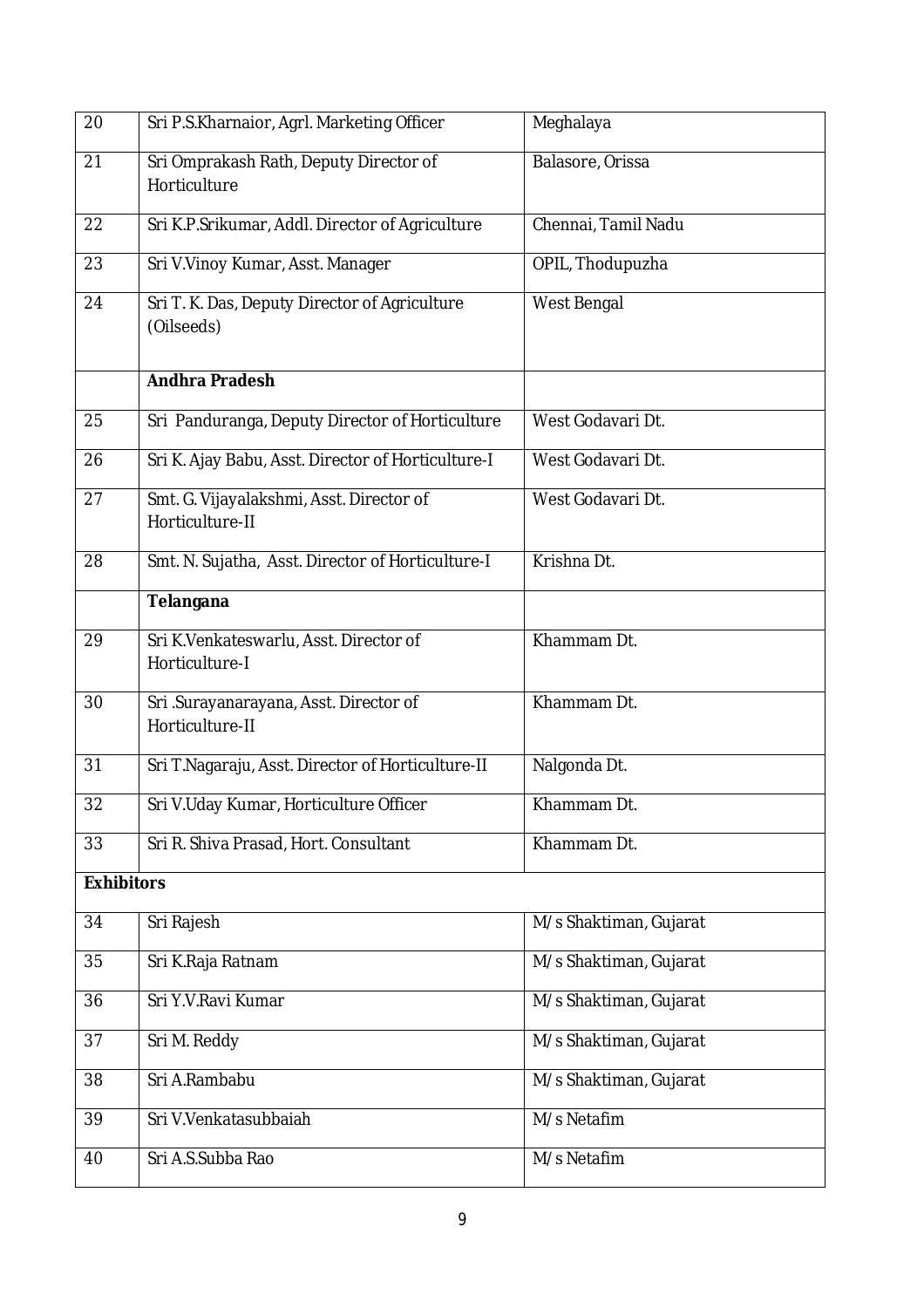| 41 | Sri B.Vedanayakam                         | M/s Netafim                             |
|----|-------------------------------------------|-----------------------------------------|
| 42 | Sri Venkatapathi Raju                     | M/s Netafim                             |
| 43 | Sri Nagamalleswara Rao                    | M/s Jain Irrigation                     |
| 44 | Sri P.Sudhakara Rao                       | M/s Jain Irrigation                     |
| 45 | Sri N.Rambabu                             | M/s Jain Irrigation                     |
| 46 | Sri V.Venkat Rao                          | M/s Jain Irrigation                     |
| 47 | Sri U.Bhaskar                             | M/s Jain Irrigation                     |
| 48 | Sri G.Shiva Kumar                         | M/s Mondelez India Foods Limited        |
| 49 | Sri J.Vijay kumar                         | M/s Mondelez India Foods Limited        |
| 50 | Sri V.Ayyanna Babu                        | M/s Mondelez India Foods Limited        |
| 51 | Sri Ch.Giri Babu                          | M/s Rallis India Limited                |
| 52 | Sri Kondal Rao                            | M/s Rallis India Limited                |
| 53 | Sri M.S.Prasad                            | M/s Rallis India Limited                |
| 54 | Sri Prasad                                | M/s Coromandel fertilizers Limited      |
| 55 | Sri V.K.Rao                               | M/s Coromandel fertilizers Limited      |
| 56 | Sri T.V.Subba Rao,                        | M/s Coromandel fertilizers Limited      |
| 57 | Sri S.K.Maulali                           | M/s Coromandel fertilizers Limited      |
| 58 | Sri Bhaskar                               | M/s Coromandel fertilizers Limited      |
| 59 | Dr. D. Jaganathan Scientist               | CPCRI, Vittal                           |
| 60 | Sri C.Purandhara, Sr. Technical Assistant | CPCRI, Vittal, Karnataka                |
| 61 | Sri Thara Nath Naik, Technical Assistant  | CPCRI, Vittal, Karnataka                |
| 62 | Sri P.V.V.Satyanarayanamurthy             | CPCRI, Vittal, Karnataka                |
| 63 | Sri Mohanraj, Senior Research Fellow      | <b>CIAE Research Centre, Coimbatore</b> |
| 64 | Sri Shrimani, Senior Research Fellow      | CIAE Research Centre, Coimbatore        |
| 65 | Dr. P. Sampathkumar, Principal Scientist  | IIHR, Bangalore                         |
| 66 | Dr. Achala Paripurna, Senior Scientist    | IIHR, Bangalore                         |
| 67 | Sri N.Jayaramaiah, Technical officer      | IIHR, Bangalore                         |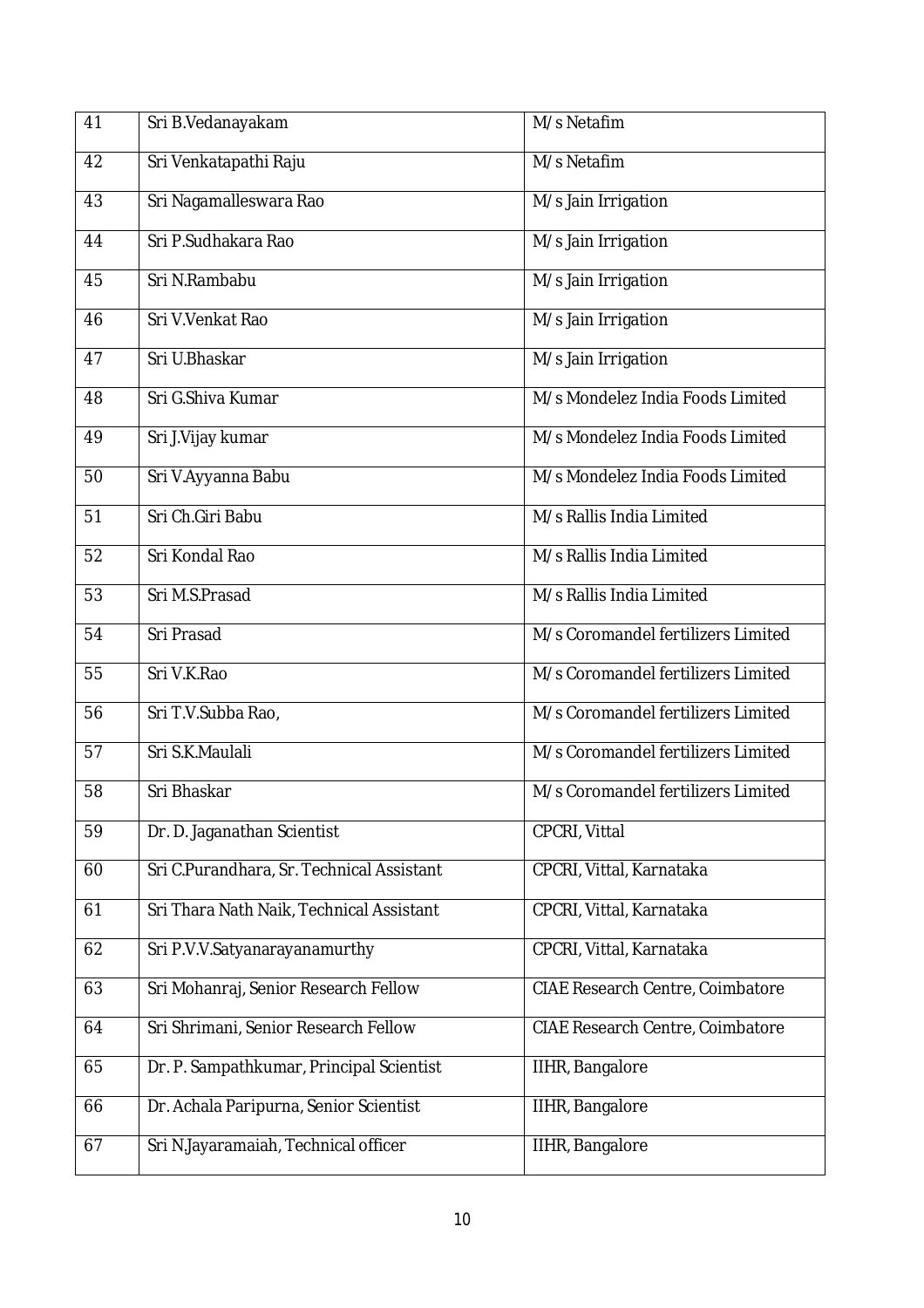| 68                                    | Sri A. Narasimha Rao                              | Oil Palm Development & Processers     |
|---------------------------------------|---------------------------------------------------|---------------------------------------|
|                                       |                                                   | Association                           |
| 69                                    | Sri Ch.Malleswara Rao                             | Oil Palm Development & Processors     |
|                                       |                                                   | Association                           |
| 70                                    | Sri Chennoju Sudharsan                            | TAFE, Chennai                         |
| 71                                    | Sri Suryanarayana Murthy                          | TAFE, Chennai                         |
|                                       |                                                   |                                       |
| Indian Institute of Oil Palm Research |                                                   |                                       |
| 72                                    | Dr. S. Arulraj, Director                          | <b>IIOPR, Pedavegi</b>                |
| 73                                    | Dr. P.Kalidas, Principal Scientist                | IIOPR, Pedavegi                       |
| 74                                    | Dr. R.K. Mathur, Principal Scientist              | <b>IIOPR, Pedavegi</b>                |
| 75                                    | Dr. M. V. Prasad, Principal Scientist             | <b>IIOPR, Pedavegi</b>                |
| 76                                    | Dr. B. N. Rao, Principal Scientist                | <b>IIOPR, Pedavegi</b>                |
| 77                                    | Dr. K. Suresh, Principal Scientist                | IIOPR, Pedavegi                       |
| 78                                    | Dr. K. Manorama, Principal Scientist              | IIOPR, Pedavegi                       |
| 79                                    | Dr. G. Ravichandran, Senior Scientist             | <b>IIOPR, Pedavegi</b>                |
| 80                                    | Dr. K. Ramachandrudu, Senior Scientist            | <b>IIOPR, Pedavegi</b>                |
| 81                                    | Dr. P.Naveen Kumar, Senior Scientist              | IIOPR, Pedavegi                       |
| 82                                    | Dr. Sanjib kumar Behera, Senior Scientist         | IIOPR, Pedavegi                       |
| 83                                    | Dr. K.L.Mary Rani, Senior Scientist               | <b>IIOPR, Pedavegi</b>                |
| 84                                    | Dr. L. Saravanan, Scientist                       | <b>IIOPR, Pedavegi</b>                |
| 85                                    | Dr. K. Praveena Deepthi, Scientist                | <b>IIOPR, Pedavegi</b>                |
| 86                                    | Dr. K. Sunil Kumar, Senior Scientist              | <b>IIOPR, Research Centre, Palode</b> |
| 87                                    | Sri B.Pardhasaradhi, Sr. Technical Officer        | <b>IIOPR, Pedavegi</b>                |
| 88                                    | Smt. A.Bhanusri, Sr. Technical Officer            | IIOPR, Pedavegi                       |
| 89                                    | Sri K.V.Rao, Technical Officer                    | IIOPR, Pedavegi                       |
| 90                                    | Sri J.Mohan Rao, Technical Officer                | IIOPR, Pedavegi                       |
| 91                                    | Sri M.AnandaRao, Sr. Technical Assistant          | <b>IIOPR, Pedavegi</b>                |
| 92                                    | Sri V.V.S.Krishna Murthy, Sr. Technical Assistant | <b>IIOPR, Pedavegi</b>                |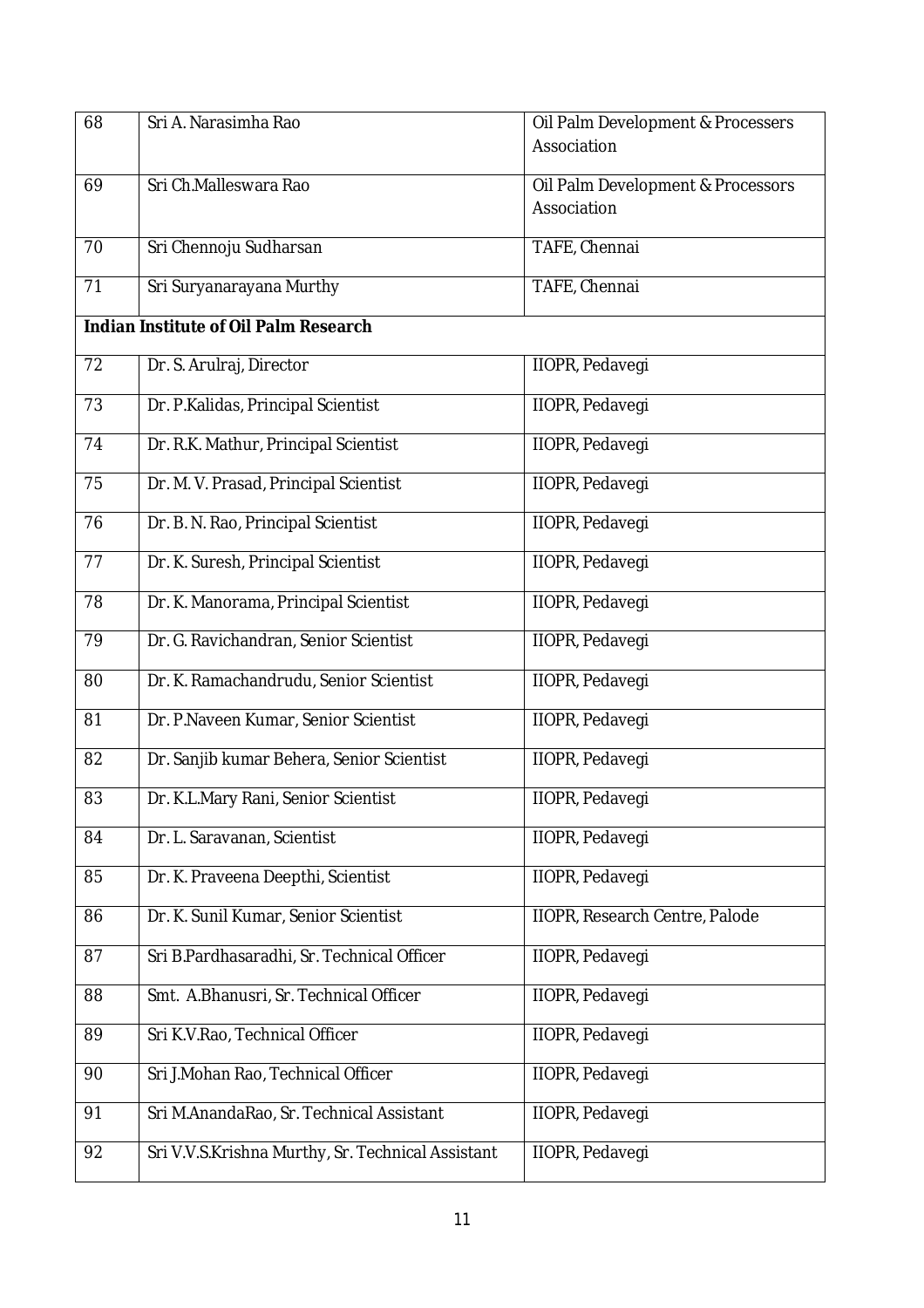| 93             | Sri M.Rambabu, Technical Assistant    | IIOPR, Pedavegi                |
|----------------|---------------------------------------|--------------------------------|
| 94             | Sri P.Anil Kumar, Technician          | IIOPR, Pedavegi                |
| 95             | Sri K.Ananda Rao, Technician          | <b>IIOPR, Pedavegi</b>         |
|                | <b>Oil Palm Processors</b>            |                                |
| 96             | Sri K.J.Prabhakar Rao                 | M/S Ruchi Soya Private Limited |
| 97             | Sri Narasimha Rao                     | M/S Ruchi Soya Private Limited |
| 98             | Sri Pattabhi Rami Reddy               | M/S Ruchi Soya Private Limited |
| 99             | Sri Ramakrishnaiah                    | M/S Ruchi Soya Private Limited |
| 100            | Sri G.S.Kumar                         | M/S Ruchi Soya Private Limited |
| 101            | Sri P.Venkata Raghava, Vice President | M/s 3F Oil palm                |
| 102            | Sri P.P.Kedarnath                     | M/s 3F Oil palm                |
| 103            | Sri P.T. Natarajan                    | M/s 3F Oil palm                |
| 104            | Dr. R.Nagarajan                       | M/s 3F Oil palm                |
| 105            | Sri Ranganayakulu, CEO                | M/s Shivasais Oil palm Limited |
| 106            | Smt. K. Hymavathi, Divisional Officer | A P OilFed                     |
| 107            | Sri D.Anki Reddy, F.O                 | A.P.OilFed                     |
| 108            | Sri K.Ashok, D.M.                     | A.P.OilFed                     |
| <b>Farmers</b> |                                       |                                |
| 109            | Sri Govindareddi Nandeppanavar        | Karnataka                      |
| 110            | Sri K B Sidde Gowda                   | Karnataka                      |
| 111            | Sri K.Balakrishna                     | Telangana                      |
| 112            | Sri V.Bhaskar                         | Telangana                      |
| 113            | Sri Rajasekhar                        | Telangana                      |
| 114            | Sri M.Poornachandra Reddy             | Telangana                      |
| 115            | Sri T.G.Maheswarareddy                | Telangana                      |
| 116            | Sri R.Ramchandra Rao                  | Telangana                      |
| 117            | Sri BobbaVeera Raghava Rao            | Andhra Pradesh                 |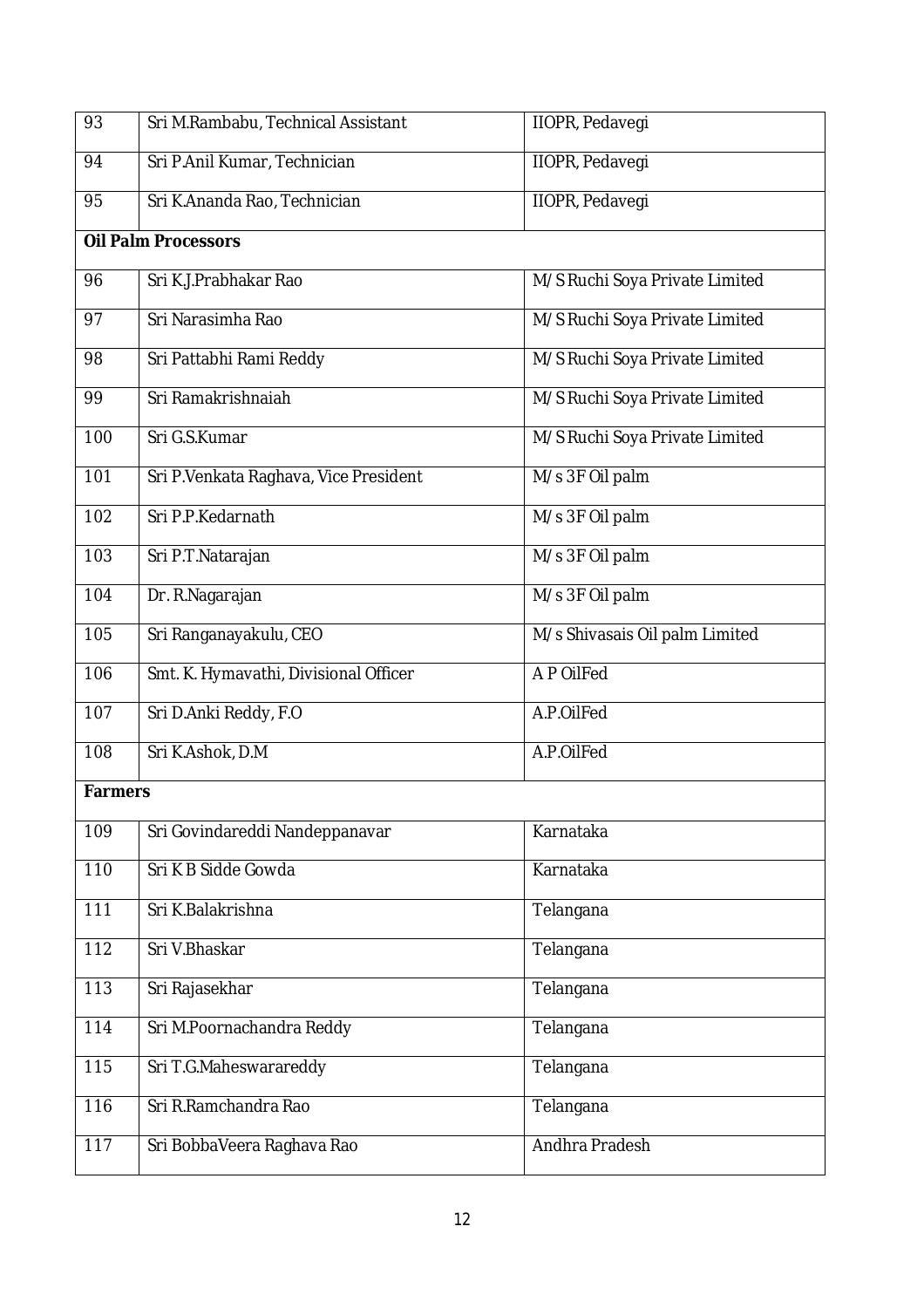| 118                                                                | Sri. G. V. S. R. Prasad                | Andhra Pradesh           |
|--------------------------------------------------------------------|----------------------------------------|--------------------------|
| 119                                                                | Sri. Krantikumar Reddy                 | Andhra Pradesh           |
| 120                                                                | Sri. A. Ramakrishna                    | Andhra Pradesh           |
| 121                                                                | Sri P. Subba Rao                       | Andhra Pradesh           |
| 122                                                                | Sri V.Pattabhirami Reddy               | Andhra Pradesh           |
| 123                                                                | Sri V.Ramakrishna Reddy                | Andhra Pradesh           |
| 124                                                                | Sri A.Satyanarayana                    | Andhra Pradesh           |
| 125                                                                | Sri B.Rammohanrao                      | Andhra Pradesh           |
| 126                                                                | Sri Ramaraju                           | Andhra Pradesh           |
| 127                                                                | Sri G. Satyanarayana                   | Andhra Pradesh           |
| 128                                                                | Sri Undavalli Venkata Rao              | Andhra Pradesh           |
| 129                                                                | Sri Bujji                              | Andhra Pradesh           |
| 130                                                                | Sri Mukesh                             | Andhra Pradesh           |
| 131                                                                | Sri M. Murali                          | Andhra Pradesh           |
| 132                                                                | Sri Seetaramudu                        | Andhra Pradesh           |
| 133                                                                | Sri B.Raghu                            | Andhra Pradesh           |
| 134                                                                | Dr. K.KrishnaRao                       | Andhra Pradesh           |
| 135                                                                | Sri L. Venketeswara Reddy              | Andhra Pradesh           |
| 136                                                                | Sri P.Bhaskara Rao                     | Andhra Pradesh           |
| 137                                                                | Sri P.Sreenivasa Rao                   | Andhra Pradesh           |
| 138                                                                | Sri R.Nagarjuna                        | Andhra Pradesh           |
| 139                                                                | Sri Shiva Prasad                       | Andhra Pradesh           |
| All India Coordinated Research Project on Palms - Oil palm Centres |                                        |                          |
| 140                                                                | Dr. P.Madavi latha, Scientist          | Vijayrai, Andhra Pradesh |
| 141                                                                | Dr. M.Gawankar, Asst. Professor        | Mulde, Maharashtra       |
| 142                                                                | Dr. G.R.Sanjeevareddi, Asst. Professor | Gangavathy, Karnataka    |
| 143                                                                | Dr. G. R. Ganesamurthy, Professor      | Veppankulam, Tamil Nadu  |